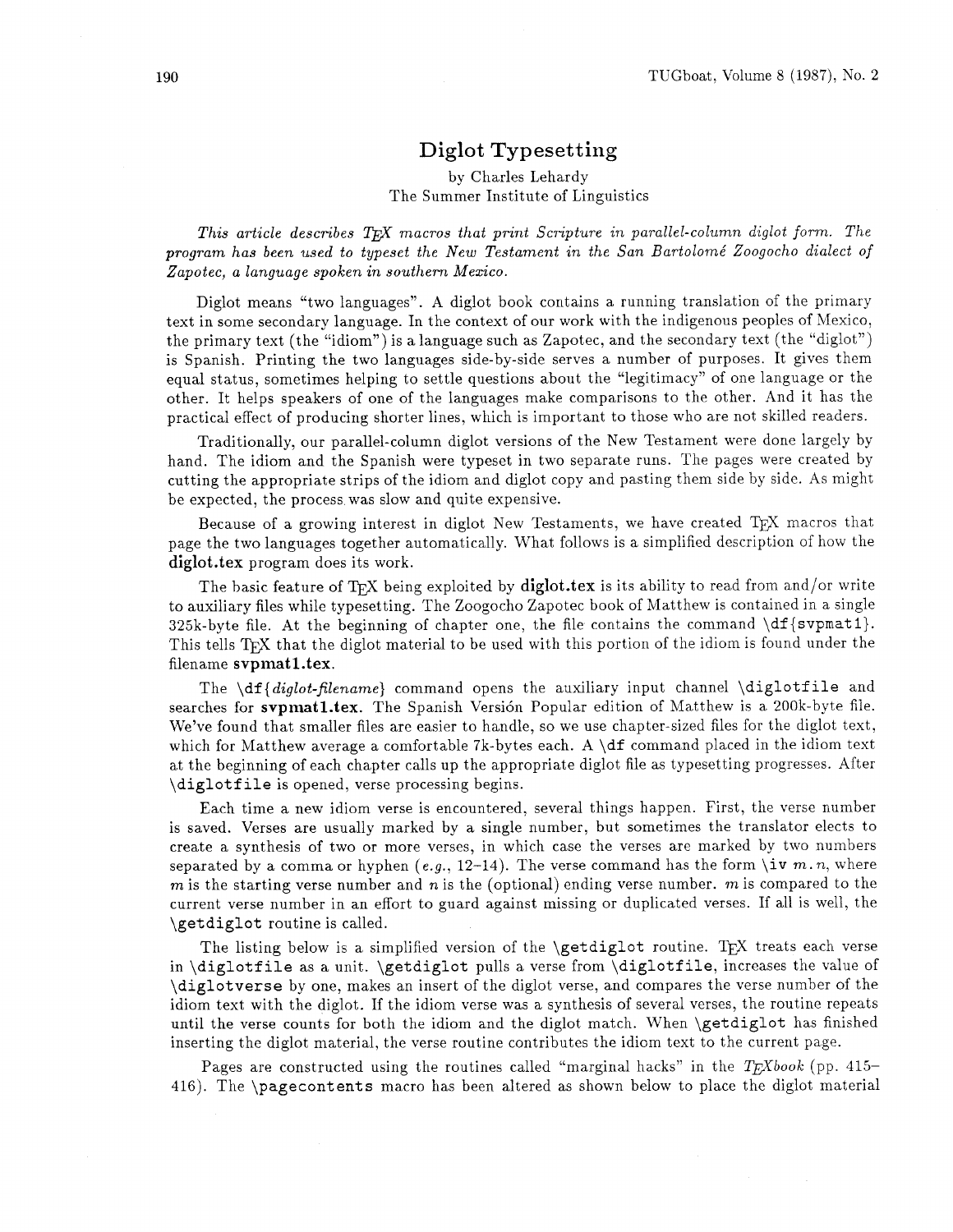```
%Get averse fromthe diglotfile andmake an insertionof it 
\def\getdiglot{\loop\read\diglotfileto \diglottext 
    \ifeof\diglotfile\closein\diglotfile 
    \else 
         \advance\diglotverseby I 
         \insert\diglotins{\diglottext) 
    \chii
    \ifnum\displaystyle\bigcup\bigcup\limits_{s\in s}C\big\}\verb|\repeat|
```
on the page as an insertion, much like a footnote. The really sees the page as a fairly narrow column of text with an extraordinarily large right margin into which we are dumping the contents of \diglotins.

```
% Redefine pagecontents to allow for diglotins
\def\pagecontents{
    \hrule width\pagewidth
    \global\bar\phi = \ht\diglotins\rlap{\kern\hsize\tbar
        \vbox to 0pt{\vglue 6pt\unvbox\diglotins \vss}}
    \ifvoid\topins\else\unvbox\topins\fi
    \globa1\pagedim = \dp255\unvbox255\ldots
```
The new \pagecontents macro draws a horizontal line just below the header. It then stores the height of \diglotins which is used to draw the vertical line between the columns. Next, it kerns to the right \hsize (the width of the idiom text column) and prints the vertical line (using the \tbar macro) followed by the diglot text. After the diglot text is printed, \pagecontents continues as it would under normal conditions.

Because of the narrow columns used, line-breaks can become difficult. We help the program along by allowing it to stretch the white space on a line a bit more than usual. We often avoid hyphenation and justification because whole words and ragged margins are a help to beginning readers. The Zoogocho Zapotec New Testament is an example of this style. Some languages, however, have much longer words and are impossible to typeset without hyphenation. Had hyphenation been required, it would have been necessary to hyphenate the idiom and diglot texts simultaneously using two sets of rules. Unfortunately, TFX was not designed to hyphenate two different languages at the same time. TpX's hyphenation rules (for English) could be changed to work correctly for Zapotec, but then the Spanish text would also be hyphenated using Zapotec rules.

The easiest solution seems to be to combine the use of discretionary hyphens with penalties that make hyphenation somewhat limited. Before typesetting, we run both texts through programs that insert discretionary hyphens in each word according to the rules of that particular language. In any word containing a discretionary hyphen,  $T_{\rm F}X$  will suspend its hyphenation rules and break the word where the user has indicated. This works, but we are looking for other solutions.

The sample shown here is a page from the Zoogocho Zapotec Matthew. Each column has attributes that can be altered independently of the other. These include: column width, typesize, typestyle, leading, hyphenation (on or off) and justification (on or off).